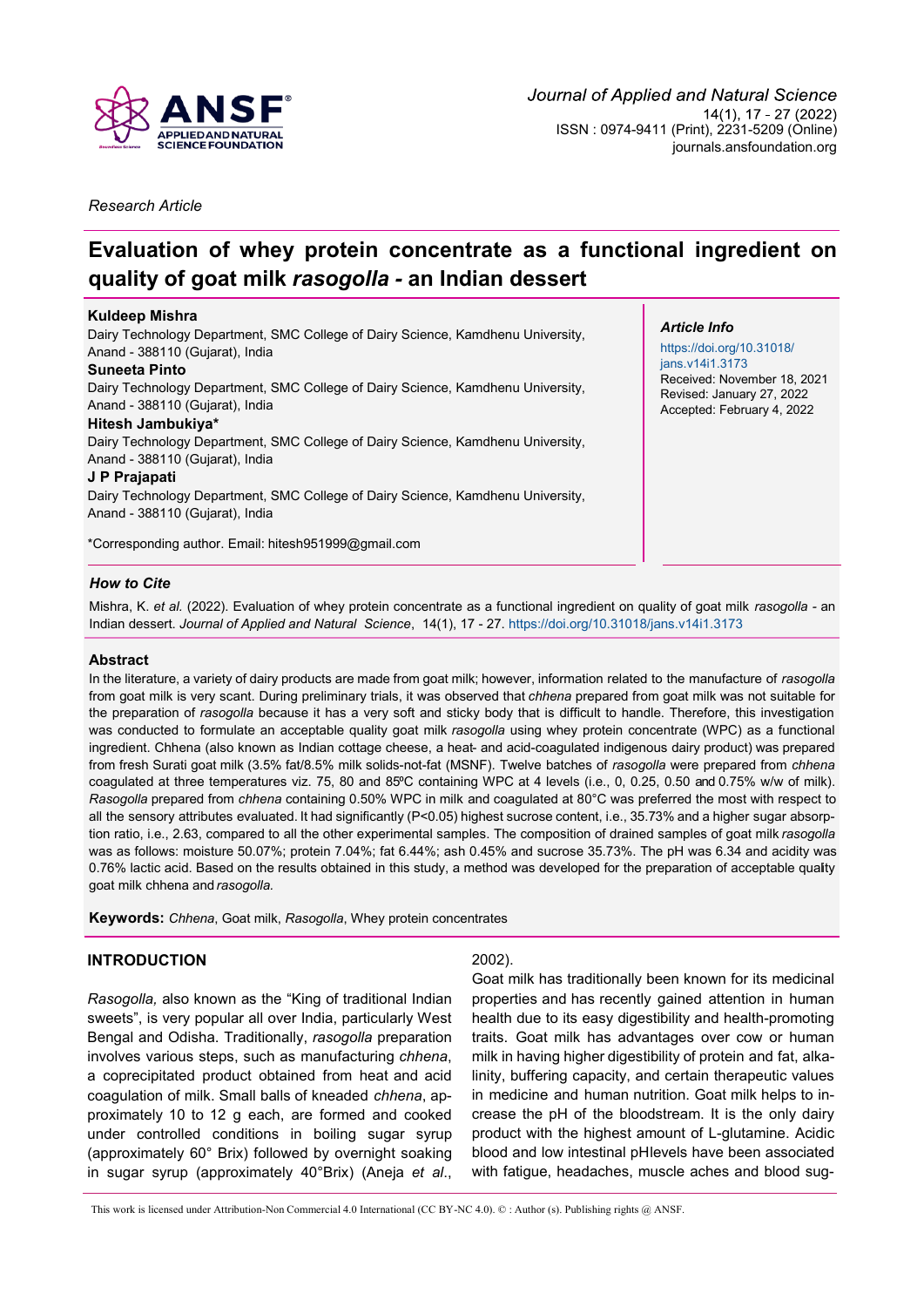ar imbalances (Mwenze, 2015). Oligosaccharides from goat milk have been shown to have an antiinflammatory effect. The expected decrease in body weight, increased colonsize and extension of necrotic lesions are prevented by oligosaccharides (Lara-Villoslada *et al*., 2006). The proteins αs1 casein and βlactoglobulin are important allergens in cow milk allergies. Since the content of αs1 casein is very high in cow milk but relatively low in goat milk, the latter has been suggested as an alternative milk source for cow milk allergies (Tomotake *et al*., 2006). Goat milk is rich in medium chain triglycerides(MCTs), including caproic, caprylic and capric acids. These MCTs have a lowering effect on plasma cholesterol in rat models and act as antiatherogenic agents (Davenport, 2002).

A variety of dairy products are made from goat milk; however, information related to the manufacture of *rasogolla* from goat milk is very scant in the literature. Bhargava *et al.* (1992) reported that the use of goat milk with 3.0 to 4.0% fat resulted in a spongy *rasogolla* of acceptable quality. During preliminary trials, it was observed that *chhena* prepared from goat milk was not suitable for preparing *rasogolla* because it has a very soft and sticky body that is difficult to handle. This could be partly attributed to the fact that goat milk has a slightly lower casein content than cow milk, with a very low proportion or absence of αs1-casein and a higher degree of casein micelle dispersion (Remeuf and Lenoir, 1986; Vegarud *et al*., 1999). Average size of fat globules is 3.5 μm in goat milk. Because of the presence of smaller fat globules, goat milk is considered naturally homogenized milk (Park and Guo, 2006b). In preliminary observations in our laboratory, it was observed that the *chhena*prepared goat milk was very soft, so expulsion of whey was very difficult. *Chhena* with such defects gave serious problems in kneading and making *rasogolla* balls. *Rasogolla* prepared from goat milk *chhena* had a hard body and coarse texture with surface cracking. Sometimes it was observed that during cooking, the balls disintegrated.

WPC has been used in many food applications as a functional ingredient due to its highly nutritional, biological and excellent functional properties. WPC has been used in cheese manufacturing because it increases its yield and improves its organoleptic characteristics (Korhonen *et al*., 1998; Vidigal*et al*., 2012). Pinto *et al.* (2008) reported that *chhena* prepared from buffalo milk incorporated with WPC had a positive effect on the sensory characteristics *of rasogolla* when WPC was incorporated in milk at 0.75% (w/w of milk). David (2016) reported that acceptable quality *rasogolla* can be made from cow milk *chhena*  incorporated with 0.5% WPC. Patel (2017) made goodquality *rasogolla* from *chhena* incorporated with 0.75% WPC. Hence, this investigation was conducted to formulate an acceptable quality of*rasogolla* from goat milk using WPC as a functional ingredient.

#### **MATERIALS AND METHODS**

Fresh Surati goat milk was obtained from the livestock research station of Anand Agricultural University. The fat and MSNF (milk solids-not-fat) contents of the milk varied from 3.5 to 4.2% and 8.5 to 8.7%, respectively. The milk was pasteurized at 75°C for 15 seconds and stored at 4+2°C until use. WPC-80 was obtained from Charotar Casein Company, Malharpura, Nadiad, Gujarat, India, and had a protein content of 80.30%. Citric acid, supplied by Loba-Chemical Pvt. Ltd., was used as a coagulant. Double refined cane sugar from Madhur Brand, Shri Renuka Sugars Ltd., Karnataka, was used.

## **Method for manufacture of goat milk chhena**

Goat milk (3.5% milk fat and 8.5% MSNF) was preheated to 45°C. To prepare *chhena,* calculated quantity of WPC-80 at different rates viz. 0, 0.25, 0.50 and 0.75% w/w of goat milk respectively was blended with lukewarm milk at approximately 40°C (approximately 50 times its weight) and allowed to hydrate completely for 30 min before mixing in milk. Goat milk was preheated to 90°C for 5 min and cooled to the desired coagulation temperature (viz. 75, 80 or 85°C). Coagulation was carried out by adding 1.0% freshly prepared citric acid solution until clear whey was obtained with constant stirring. Coagulation was performed by keeping the speed of stirring milk during the addition of the coagulant sufficient to disperse the coagulant until clear whey was obtained. The content was allowed to stand for 5 min., followed by draining of whey using a clean muslin cloth. The coagulated mass was allowed to hang for further draining until the dripping of free whey completely stopped (i.e., approximately 15 to 20 min.) to obtain *chhena*. At this point the pH of whey was approximately 5.4 to 5.5. Goat milk *chhena* obtained were allowed to further drain until the dripping of free whey completely ceased (i.e., approximately 20 to 30 min.). On completion of draining *chhena,* lots were packaged in polyethylene pouches and stored in a refrigerator (7+2°C) until further use.

#### **Method of manufacture of** *rasogolla*

The goat *chhena* prepared as outlined above served as the base for the preparation of *rasogolla*. Sugar solution (50°Bx) was used for cooking and soaking *rasogolla*. Boiling sugar solutions were clarified by adding a few ml of skim milk, boiling it for approximately 3 minutes, and then straining it through a muslin cloth. The final concentration of the sugar syrup was measured with the help of a pocket refractometer (Hand Refractometer, Erma,Japan, range 28 to 62°Bx). *Chhena* was properly kneaded to a smooth paste before cutting it into small pieces of 10 to 12 g each. Each portion was rolled between palms to form balls of approximately 15 mm diameter. It was ensured that each ball had asmooth sur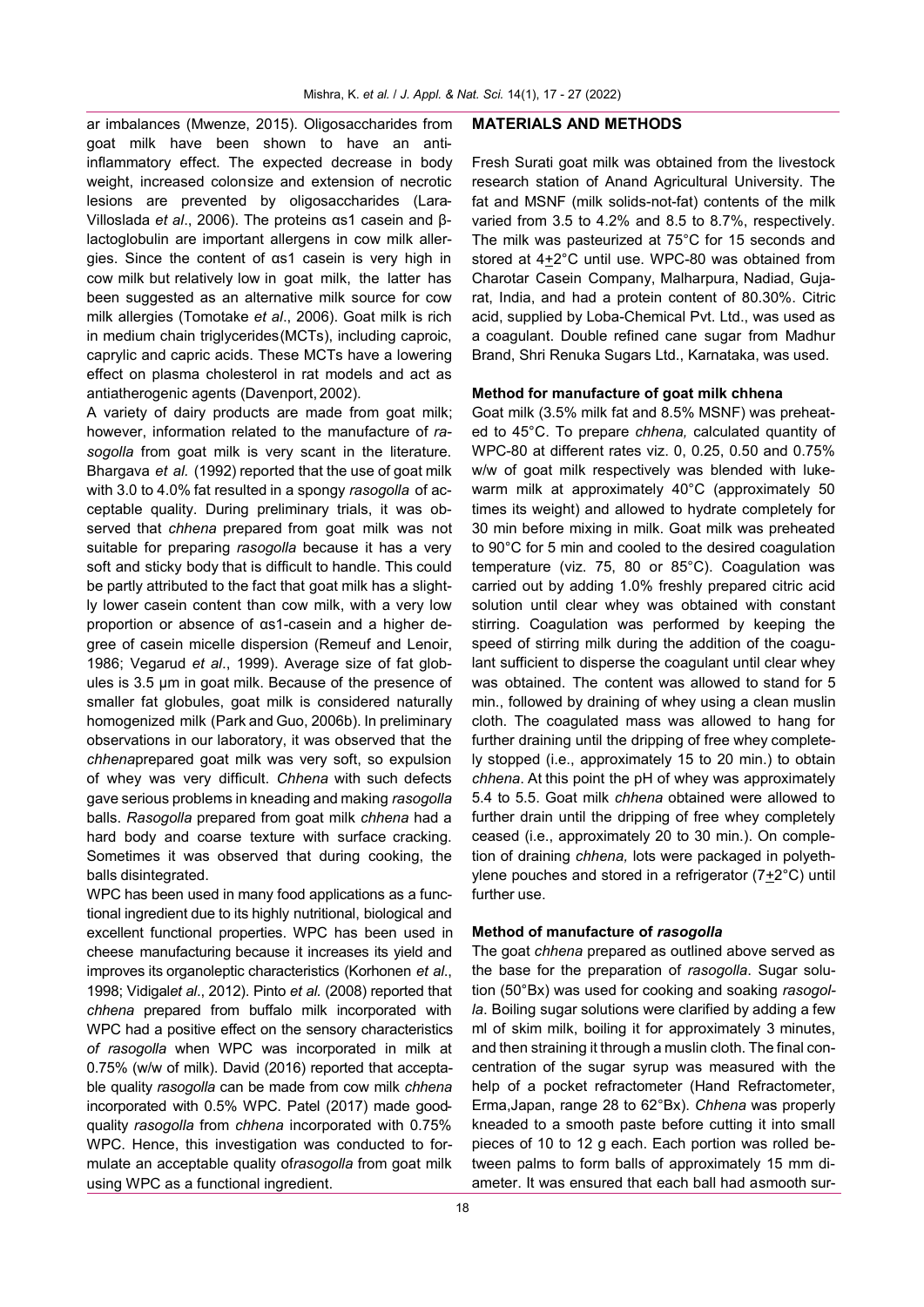face with no cracks. Approximately 2 liters of freshly clarified 50° Brix sugar solution was brought to boil in a stainless-steel vessel (23 cm diameter and 23 cm depth). *Chhena* balls were gently dropped into the boiling sugar solution. The temperature of the boiling sugar syrup was between 105 and 107°C. Heating was regulated to impart a stable foam on the surface of the syrup during cooking. Balls were gently stirred with a perforated ladle every 5 min. Cooking of the balls was done in a closed vessel, except for the first 5 min. of cooking, which was done keeping the vessel open. During cooking, to compensate for the loss of water, approximately 30 to 40 ml of hot water (80°C) was added intermittently at an interval of approximately 5 min. so that the concentration of the boiling syrup remained almost constant. A cooking time of approximately 15 min. was required for complete texturization of *rasogolla* balls. After completion of cooking, heating was stopped, and the *rasogolla* balls were transferred to the 40°Brix clarified hot (60°C) sugar solution using a perforated ladle. The *rasogollas* were then allowed to cool to room temperature, and soaking in sugar solution was performed overnight before sensory evaluation and sampling for chemical analysis.

#### **Chemical analysis**

*Rasogolla* samples for chemical analysis were prepared according to the method described IS:4079,1967 (R2000). *Rasogolla* samples were kept at 40°C for 20 min. before transferring on a sieve of approximately one square cm mesh such that all the rasogollas were in one layer. The syrup was then allowed to drain for 10 min. in a container. The samples were crushed to a smooth, homogenous paste before subjecting them for analysis. The moisture, fat and sucrose contents of *rasogolla* were determined as per the method prescribed in IS:4079,1967 (R2000). Protein content in *rasogolla* was determined by semimicro Kjeldahl method IS:4079-1967, using Kjel-plus digestion system (M/s Pelican Instruments, Chennai, Model-KES 20LVA DLS) and Kjel-plus semiautomatic distillation system (M/s Pelican Instruments, Chennai, Model- Distil M).

Ash content was determined according to the method prescribed in the Association of Official Agricultural Chemists (Association of Official Agricultural Chemists,1984).

The pH of the *rasogolla* samples was measured using a Systronic digital pH meter, Model

335. The method described by Franklin and Sharpe (1963) for cheese was used. The homogenate prepared by diluting 20 g of sample in 20 ml of glass distilled water was subjected to pH measurement. The acidity of the *chhena* and *rasogolla*samples was estimated according to the procedure specified for *chhena/ panneer*under IS:10484,1983 (R2005). The sugar absorption was calculated by dividing the weight of drained

*rasogolla* by the weight of *chhena* used.

#### **Sensory evaluation**

*Chhena* and *rasogolla* samples were tempered to 25±2°C before judging. In isolated booths illuminated with incandescent light maintained at 23±2°C, sensory analysis of samples was performed. Samples were served in petri dishes. The plates were labelled with three-digit codes. The order in which samples were presented was randomized across subjects. Subjects in one session assessed a maximum of 5 samples.

The sensory panel (n=10) was composed of staff members and postgraduate students working in the SMC College of Dairy Science, Anand, Gujarat. The selection criterion was that the subject had to be regular consumers of the product as well as their similar behaviour between sensory evaluation sessions. During the assessment sessions, 25 g of *chhena* and *rasogolla* (one ball) in petri dishes with lids were served for sensory evaluation, and panellists were asked to evaluate the sample. Panellists were instructed to use lukewarm water as a rinsing agent as and when necessary.

The sensory attributes of the *chhena* as measured by the characteristics of the *chhena,* which were flavour, body and texture, colour and appearance and overall acceptability, were evaluated using a 9-point hedonic scale.

## **Statistical analysis**

The mean values generated from the analysis of duplicate samples of *rasogolla*, obtained in three replications, were subjected to statistical analysis using a completely randomized design (CRD) developed by Anand Agricultural University, Anand.

## **RESULTS AND DISCUSSION**

The influence of the incorporation of WPC at different rates and varied coagulation temperatures on the moisture, protein, fat, sucrose and ash contents of goat milk *rasogolla* is depicted in Table 1.

## **Moisture**

Incorporation of WPC in *chhena* showed a significant (P<0.05) effect on the moisture content of *rasogolla*. Experimental samples of *rasogolla* that were prepared from*chhena* without the addition of WPC had significantly (P<0.05) higher moisture content, i.e., 53.83% compared to samples incorporated with WPC.

The data presented in Table 1 reveal a significant (P<0.05) decrease in the moisture content of *rasogolla*  with an increase in coagulation temperature. The moisture content of rasogollae decreased from 53.86% at a 75°C coagulation temperature to 46.93% at an 85°C coagulation temperature. The average moisture content of goat milk *rasogolla* coagulated at 75°C was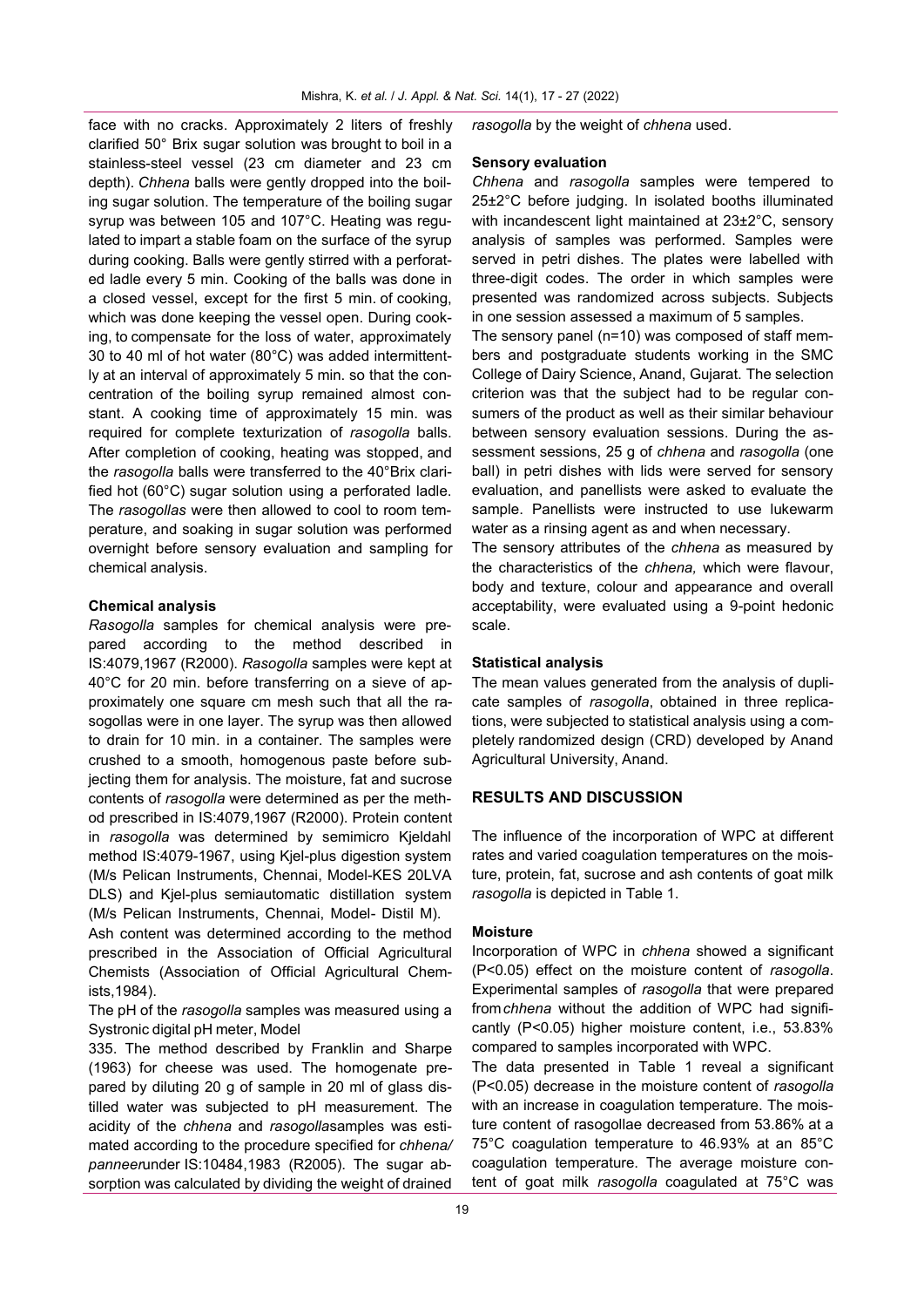53.86%, which was significantly (P<0.05) higher than that of samples coagulated at 80 and 85°C. The interactions between WPC and coagulation temperature showed a significant (P<0.05) effect on the moisture content of goat milk *rasogolla*. From Table 1 it can be directly observed that sample *rasogolla* made from *chhena,* which was made from (0% WPC using and coagulation temperature of 75°C) had significantly (P<0.05) higher moisture content compared to all the other experimental samples. *Rasogolla* made from *chhena* with incorporation of 0.75% WPC coagulated at 85°C had a significantly (P<0.05) low moisture content compared to all the other samples. Table 1 shows that all the experimental *rasogolla* except the sample coagulated at 75°C containing 0% WPC met the requirements with respect to BIS (4079-1967) (R2000) standards for canned *rasogolla,* which permits a maximum moisture content of 55%. There are no data available for comparison of goat milk *rasogolla* made from *chhena* incorporated with different rates of WPC and varied coagulation temperatures.

Bhargava *et al.* (1992) prepared *chhena* from goat milk standardized to 3 and 4% fat. The average moisture content of goat milk *rasogolla* prepared from the *chhena* samples ranged from 48.0 to 52.3%. An almost similar trend is observed in the current experiment. David (2016) also reported that incorporating WPC in cow milk *rasogolla* had a significant effect on moisture content. He reported that incorporation of WPC decreased the moisture from 51.2 to 38.4%. The differences in results obtained could be attributed to the type of milk used and the type of WPC used.

## **Protein**

Incorporation in WPC in goat milk *chhena* had a significant (P<0.05) effect on the protein content of goat milk *rasogolla*. From Table 1, it can be observed that there was a progressive increase in protein content in *rasogolla* when the level of WPC increased. *Rasogolla*  made from the incorporation of 0.75% WPC in milk used for *chhena* making had significantly (P<0.05) higher protein content, i.e., 11.94% compared to *rasogolla* made from *chhena* prepared from milk incorporated with 0.0, 0.25, and 0.50%WPC.

*Rasogolla* made from *chhena* coagulated at 75°C and 85°C were found to be at par (P>0.05) with each other in terms of their protein content, while *rasogolla* made from *chhena* coagulated at 80°C had significantly (P<0.05) lower protein content compared to *chhena*  samples coagulated at 75 and 85 °C. *Rasogolla* made from incorporation of 0.75% WPC and 85 °C coagulation had significantly (P<0.05) higher protein content, i.e., 12.35% compared to all the other samples.

Tarafdar*et al.* (2002) reported that the average protein content in *rasogolla* available in the Bangladesh local market was 6.6 to 6.8%. In the present study, higher values for protein were recorded, i.e., 8.74 to 12.23%. There are no data available for comparison of goat milk *rasogolla* made from the incorporation of different rates of WPC and varied coagulation temperatures. The minimum protein level permitted by IS 4079-1967 (R2000) is 5.00%, and it can be observed from Table 1 that the per cent protein content valuesof all experimental *rasogolla*s were well above the prescribed limits for protein.

David (2016) made *rasogolla* from cow milk with the incorporation of WPC, and he reported that the addition of WPC in milk leads to increased protein content in *chhena* and *rasogolla*. Kankhare*et al.* (2019) made baby *rasogolla* from cow milk with the addition of WPC and reported the addition of increased protein content in *rasogolla*. Theaverage protein content in Baby *rasogolla* was reported to be 5.16 to 14.94%. Patel (2017) made mixed milk *rasogolla* with the addition of WPC, and he reported that the average protein composition in *rasogolla* was 5.52 to 6.47%. The results obtained in this study are similar to those reported by David (2016), Patel (2017) and Kankhare *et al.* (2019)

## **Fat**

Table 1 shows that as the level of WPC increased, there was a progressive increase in the average fat content of goat milk *rasogolla* viz. 6.83 (0.0% WPC) to 9.89 (0.75% WPC). *Rasogolla* samples made from incorporation 0.75% WPC had significantly (P<0.05) higher average fat, i.e., 9.89% compared to other level of WPC viz. 0.00, 0.25 and 0.50% studied.

*Rasogolla* made from *chhena* coagulated using different coagulation temperatures had a significant (P<0.05) effect on the fat content of *rasogolla*. There was an increase in fat content when the coagulation temperature was increased from 75°C to 85°C, i.e., 6.89 to 9.11%, respectively. *Rasogolla* made from *chhena* coagulated at 85°C had significantly (P<0.05) higher fat 9.11% compared to goat milk *rasogolla* prepared from *chhena*  coagulated at 75 and 80°C. The interaction between the level of WPC in milk and coagulation temperature had a significant (P<0.05) effect on the fat content of goat milk *rasogolla*. The data presented in Table 1 revealed that milk samples made from milk containing 0.75% WPC and 85°C coagulation temperature had significantly (P<0.05) higher fat contents than all the other experimental samples.

The minimum fat level permitted by IS 4079-1967 (R2000) for canned *rasogolla* is 5.00%, and it can be observed from Table 1 that the values for fat content of all experimental *rasogolla*s were well above the prescribed limits for fat as per Bureau of Indian Standards.

Bhargava *et al.* (1992) made *rasogolla* from goat milk and reported that the average fat content in goat milk *rasogolla* was 6.52 to 7.58%. Most similar results were reported in our experiment when *rasogolla* prepared from *chhena* coagulated at coagulation temperatures of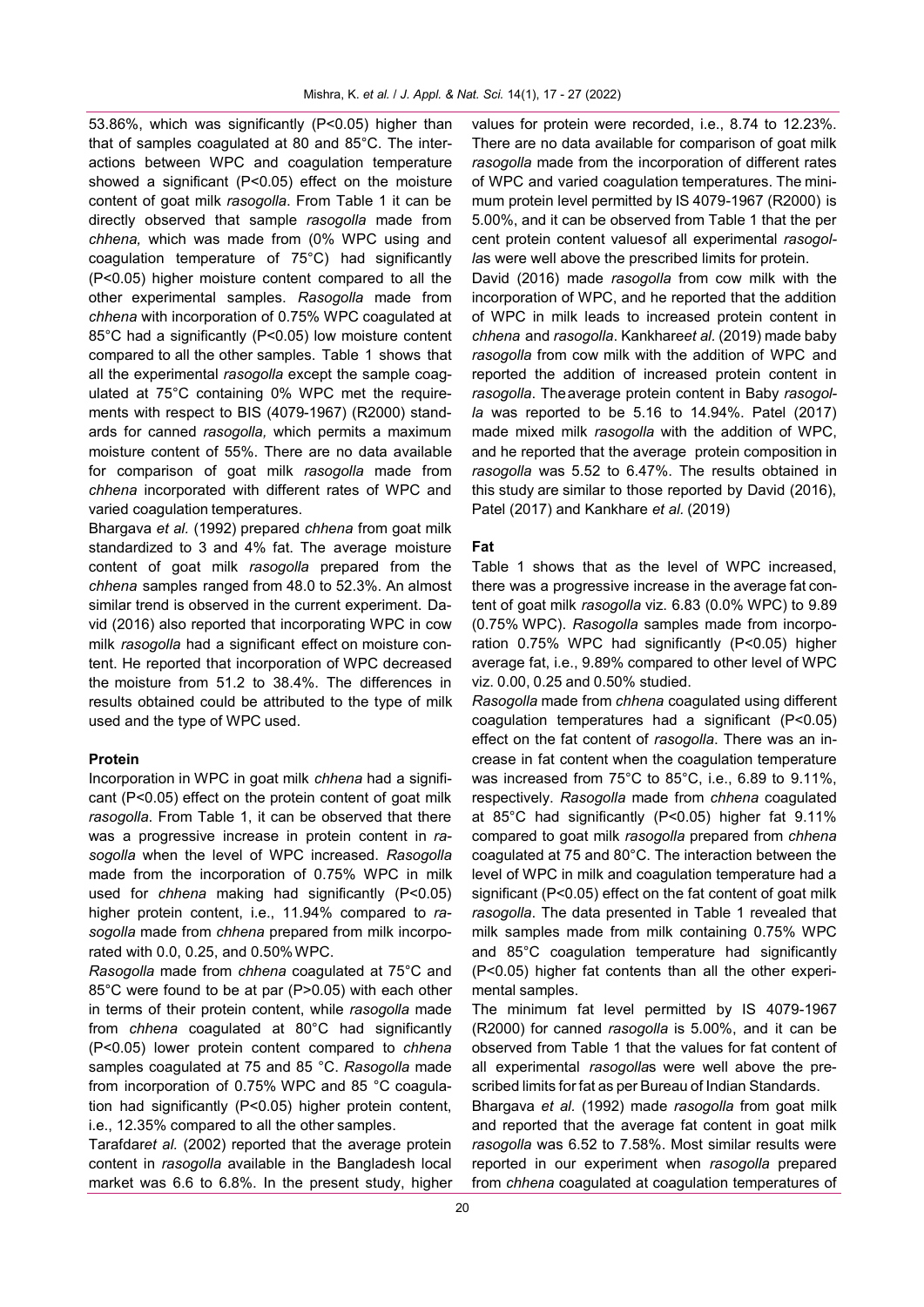| Level of addition of WPC (%w/w of                 |                                  | <b>Coagulation Temperature °C</b>   |                                    |                |
|---------------------------------------------------|----------------------------------|-------------------------------------|------------------------------------|----------------|
|                                                   | $75^{\circ}$ C                   | $80^{\circ}$ C                      | $85^{\circ}$ C                     | <b>WPC</b>     |
|                                                   |                                  | Moisture (%)                        |                                    |                |
| 0                                                 | $57.51 \pm 0.14$                 | 53.19±0.29                          | 50.78±0.45                         | 53.83          |
| 0.25                                              | 54.42±0.60                       | 51.27±0.27                          | 48.94±0.37                         | 51.54          |
| 0.50                                              | 52.72±0.40                       | 50.07±0.23                          | 45.66±0.50                         | 49.48          |
| 0.75                                              | 50.79±0.54                       | 46.07±0.46                          | 42.35±1.09                         | 46.40          |
| Average for coagulation temperature               | 53.86                            | 50.15                               | 46.93                              |                |
| CD (0.05) $W=0.17$ ; T = 0.20; $WXT=0.35$         |                                  |                                     |                                    |                |
|                                                   |                                  | Protein $(\%)$                      |                                    |                |
| $\overline{0}$                                    | $8.74 \pm 0.55$                  | $6.81 \pm 0.08$                     | $7.76 \pm 0.15$                    | 7.77           |
| 0.25                                              | 8.99±0.23                        | 7.43±0.08                           | $8.55 \pm 0.19$                    | 8.32           |
| 0.50                                              | $8.70 \pm 0.41$                  | 7.04±0.28                           | 10.19±0.20                         | 8.64           |
| 0.75                                              | 12.25±0.42                       | $11.21 \pm 0.57$                    | 12.35±0.78                         | 11.94          |
| Average for coagulation temperature               | 9.67                             | 8.12                                | 9.71                               |                |
| CD (0.05) $W=0.14$ ; T = 0.16; WXT=0.28           |                                  |                                     |                                    |                |
|                                                   |                                  | Fat (%)                             |                                    |                |
| 0                                                 | $6.22 \pm 0.41$                  | $6.63 \pm 0.82$                     | 7.65±0.17                          | 6.83           |
| 0.25                                              | $6.40 \pm 0.13$                  | 7.16±0.82                           | $8.30 \pm 0.20$                    | 7.28           |
| 0.50<br>0.75                                      | $6.16 \pm 0.30$                  | $6.44 \pm 0.25$<br>$9.88 \pm 0.50$  | $9.49 \pm 0.19$                    | 7.36           |
|                                                   | $8.79 \pm 0.33$                  |                                     | 11.00±0.72                         | 9.89           |
| Average for coagulation temperature               | 6.89                             | 7.52                                | 9.11                               |                |
| CD (0.05) W=0.12; T = 0.13; WXT=0.23              |                                  |                                     |                                    |                |
|                                                   |                                  | Sucrose (%)                         |                                    |                |
| $\mathbf 0$                                       | 26.50±1.20                       | 32.69±0.38                          | 32.63±0.24                         | 30.61          |
| 0.25<br>0.50                                      | 29.12±0.95<br>31.52±0.89         | 33.45±0.35<br>35.73±0.66            | 32.82±0.10<br>32.74±0.16           | 31.80<br>33.33 |
| 0.75                                              | 27.26±0.56                       | 31.52±0.76                          | 31.92±0.63                         | 30.23          |
| Average for coagulation temperature               | 28.60                            | 33.35                               | 32.53                              |                |
| CD (0.05) $W=0.23$ ; T = 0.26; WXT=0.46           |                                  |                                     |                                    |                |
|                                                   |                                  | Ash $(\frac{9}{6})$                 |                                    |                |
| 0                                                 | $0.58 \pm 0.04$                  | $0.51 \pm 0.006$                    | $0.58 + 0.01$                      | 0.55           |
| 0.25<br>0.50                                      | $0.49 \pm 0.01$<br>$0.38 + 0.02$ | $0.50 \pm 0.005$<br>$0.45 \pm 0.01$ | $0.61 \pm 0.02$<br>$0.65 \pm 0.01$ | 0.53<br>0.50   |
| 0.75                                              | $0.54 \pm 0.3$                   | $0.68 \pm 0.04$                     | $0.74 \pm 0.05$                    | 0.65           |
| Average for coagulation temperature               | 0.50                             | 0.53                                | 0.64                               |                |
|                                                   |                                  |                                     |                                    |                |
| CD (0.05) W=0.009; T = 0.011; WXT=0.019<br>Source | SEm                              | CD (0.05)                           |                                    | CV (%)         |
| WPC (W)                                           | 0.009                            |                                     | 0.027                              |                |
| Coagulation temperature (T)                       | 0.011                            |                                     | 0.033                              |                |
|                                                   |                                  |                                     |                                    |                |

Each observation is mean ±SD, n=4; W= Level of WPC; T=coagulation temperature; a-d values to same superscript in each column do not differ significantly (P<0.05); A-B values with the same superscript in each row do not differ significantly (P<0.05)

75 and 80°C, while in *rasogolla* samples prepared from *chhena* coagulated at 85°C, the fat content was slightly higher than the range given by them. This could be attributed to the lower moisture content in such samples, as seen earlier.

David (2016) made *rasogolla* from cow milk with the addition of WPC, and they reported that the addition of WPC in milk leads to increased fat content in *rasogolla*. The average value of fat in *rasogolla* was 3.68 to 7.17%, and this statement was supported by Kankhare

*et al.* (2019), who made baby *rasogolla* from cow milk with incorporation of WPC. They found that when the level of WPC increases, the fat content of *rasogolla* was also increased, and the reported value was 5.04 to 6.11%. Patel (2017) made *rasogolla* from mixed milk with incorporation of WPC, and he reported that the average value of fat was 6.81 to 8.69% in *rasogolla*.

## **Sucrose**

As seen in Table 1, there was an increase in sucrose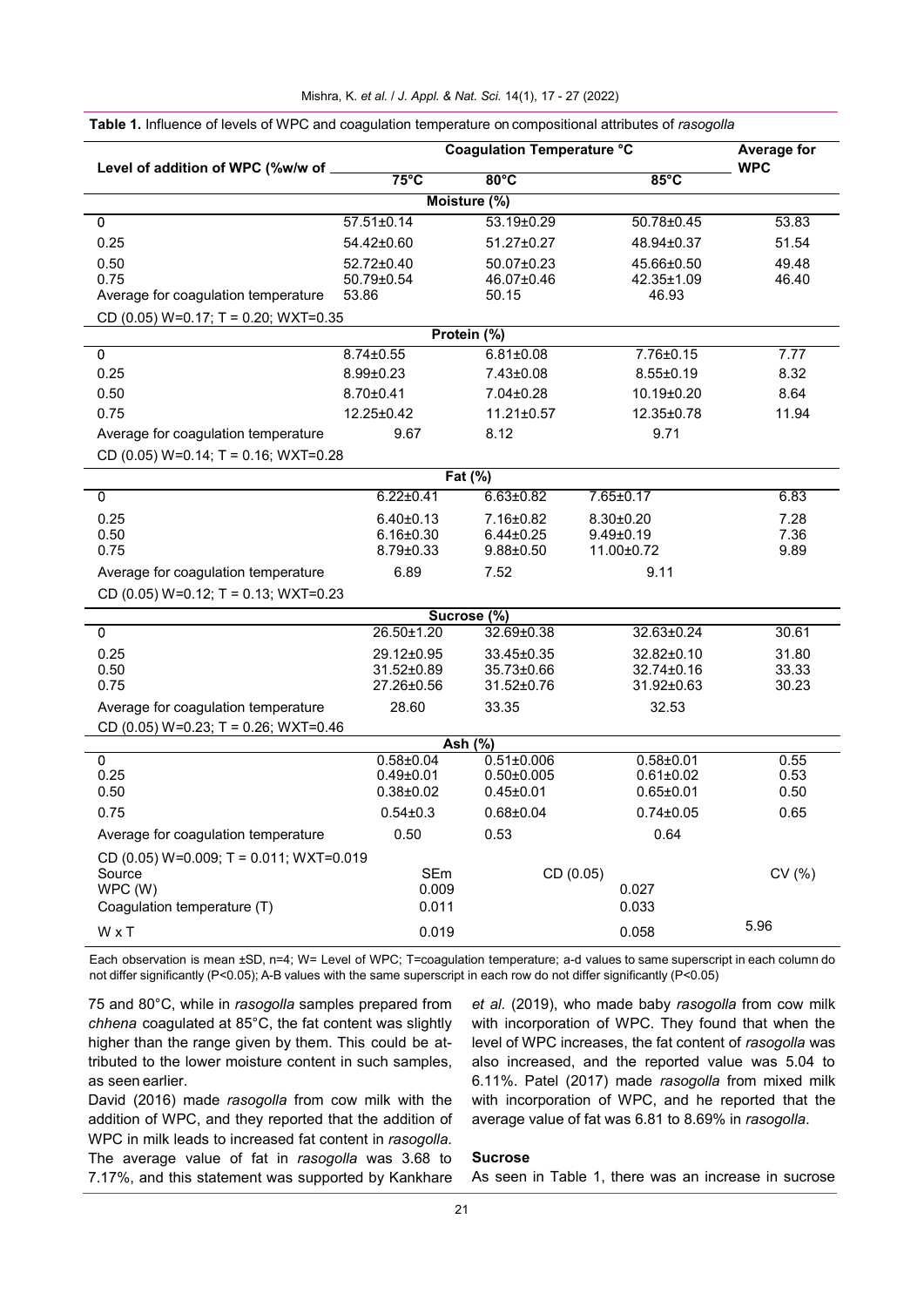content when WPC was added up to the 0.50% level; thereafter, at a higher rate of addition of WPC, there was a decrease in sucrose content. A similar trend was observed with coagulation temperature. *Rasogolla*  made from the incorporation of 0.50% WPC had a significantly (P<0.05) higher sucrose content, i.e., 33.33% compared to *rasogolla* made from other level of WPC, i.e., 0, 0.25 and 0.75% (w/w of milk). *Rasogolla* made from *chhena* coagulated at 80°C had significantly (P<0.05) higher sucrose content 33.35% compared to *rasogollas* prepared using other coagulation temperature, i.e., 75 and 85°C. The interaction effect shown in Table 1 shows that the combination of WPC at coagulation temperatures of 0.50% and 80°C, i.e., R8 had the highest sucrose content (35.73%), which was significantly (P<0.05) higher than all the other experimental samples.

Patel (2017) made *rasogolla* from mixed milk with the incorporation of WPC in milk at levels ranging from 0 to 1.25% w/w of milk, and he reported that when the level of WPC increased in *rasogolla,* the sucrose content of *rasogolla* also increased up to a certain level, i.e., up to 0.75% level after that it start decreasing. There are no data available for comparison of goat milk *rasogolla* made from incorporation of different rates of WPC and varied coagulation temperatures. However, the maximum sucrose level permitted by IS 4079-1967 (R2000) was 45.00%, and it was observed from Table 1 that the % sucrose contents of all *rasogolla* were well within the prescribed limits for sucrose.

## **Ash**

As seen in Table 1, there was a decrease in ash content when WPC was added up to 0.50%; thereafter, at a higher rate of addition of WPC, there was an increase in ash content. When the coagulation temperature increased the ash, the content was increased in *rasogolla*. Goat milk *rasogolla* samples made from the incorporation of 0.75% WPC had significantly (P<0.05) higher ash content, i.e., 0.65% compared to samples made from other levels of WPC, i.e., 0, 0.25 and 0.5%.Goat milk *rasogolla* samples made from *chhena* which was coagulated at 85 °C had significantly (P<0.05) higher average ash content of 0.64% compared to *rasogolla* prepared from *chhena* using lower temperatures, i.e., 75 and 80°C. The interaction effect shown in Table 1 shows that *rasogolla* samples prepared from *chhena* using a combination of WPC at coagulation temperatures of 0.75% and 85°C had the highest ash content (0.74%), which was found to be significantly (P<0.05) higher than all the other experimental samples.

Patel (2017) made *rasogolla* from mixed milk with the incorporation of WPC in milk. He reported that when the level of WPC increases in *rasogolla*, the ash content of *rasogolla* decreases up to a certain level, i.e.,

0.75% after that it start increasing. In our studies, the average ash content in goat milk *rasogolla* made with the incorporation of WPC and coagulation temperature varied from 0.38 to 0.74%. These values are lower than those reported by Patel (2017) for mixed milk *rasogolla*  made from the incorporation of WPC. Patel (2017) reported an average value of 0.76 to 0.96% ash. There are no data available for comparison of goat milk *rasogolla*  made from incorporation of different rates of WPC and varied coagulation temperatures.

# **Influence of varied levels of WPC and coagulation temperature on the sugar absorption ratio of goat milk** *rasogolla*

Table 2 shows the data on the average sugar absorption ratio of goat milk *rasogolla* made with the imposition of different treatments, viz. level of WPC and coagulation temperature. The sugar absorption was calculated by dividing the weight of drained *rasogolla* by the weight of *chhena* used.

Table 2 shows that the sugar absorption ratio of the experimental rasogolla samples ranged from 1.60 to 2.63. From Table 2, it can be seen that with an increase in the level of WPC, there was a progressive increase in the sugar absorption ratio of goat milk *rasogolla* up to 0.50% WPC. Thereafter, there was a decrease in the sugar absorption ratio. The average sugar absorption ratio of goat milk *rasogolla* samples made by adding 0.50% WPC was 2.28, which was significantly (P<0.05) higher than that of samples containing 0, 0.25 and 0.75% WPC.

The data presented in Table 2 show that there was a significant (P<0.05) increase in the sugar absorption ratio of goat milk *rasogolla* with an increase in the temperature of coagulation up to 80°C above this temperature, and there was a significant (P<0.05) decrease in the sugar absorption ratio. The average sugar absorption ratio of goat milk *rasogolla* samples made using *chhena* coagulated at 80°C was 2.28, which was significantly (P<0.05) higher than that of goat milk *rasogolla*s made from *chhena* coagulated at temperatures of 75 and 85°C.

The interaction effect of the level of WPC and coagulation temperature had a significant (P<0.05) effect on the average sugar absorption ratio of goat milk *rasogolla*. Experimental sample R8, i.e., *rasogolla* made from goat milk *chhena* incorporated with 0.50% WPC in milk and coagulated at 80°C had significantly (P<0.05) higher sugar absorption ratio, i.e., 2.63 compared to all the other experimental samples.

There are no data available for comparison of goat milk *rasogolla* made from *chhena* incorporated with different rates of WPC prepared using varied coagulation temperatures or goat milk *rasogolla* prepared from *chhena*  using varying coagulation temperatures. However, the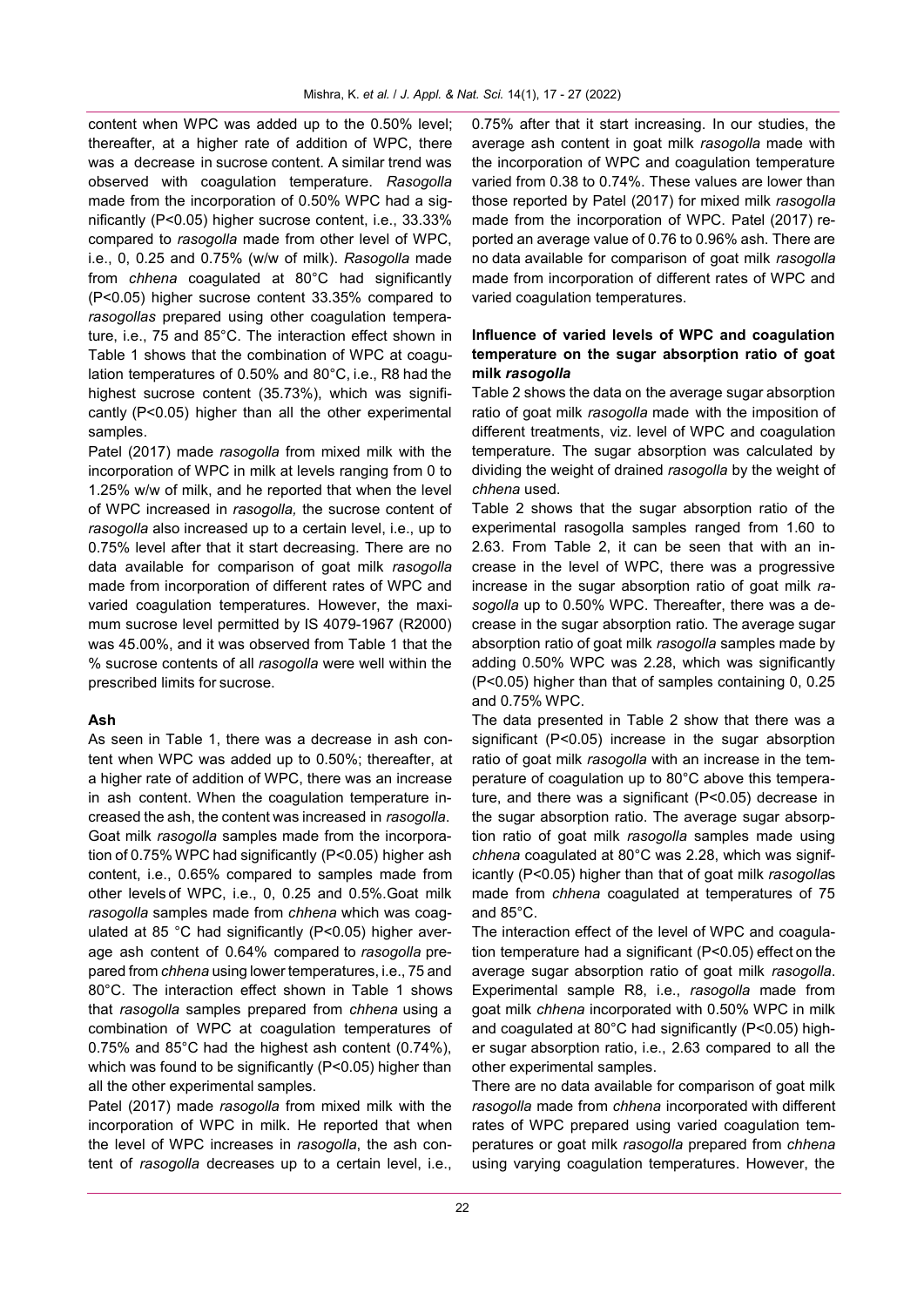value for the sugar absorption ratio obtained in this experiment is comparable with Patel (2017), who reported that the addition of WPC in mixed milk increased the sugar absorption ratio of *rasogolla* from 2.40 to 2.65 in the control and samples prepared from *chhena* containing 0.75% WPC in milk. A similar trend was observed by David (2016), who reported that the addition of WPC to cow milk increased the sugar absorption ratio of *rasogolla*.

Pinto *et al.* (2008) also reported that incorporation of WPC in buffalo milk up to a rate of 1.00% for *chhena* production resulted in an increased sugar absorption ratio of *rasogolla,* i.e., 2.37 in the control to 2.65 in samples containing 1.00% WPC 35. Thereafter, higher levels of addition of WPC, i.e., Rates of 2.00 and 3.00% resulted in a decrease in the sugar absorption ratio. Thus, the results obtained in this part of the study corroborate those reported by Pinto *et al.* (2008).

# **pH and acidity (% Lactic acid)**

The average pH and acidity of goat milk *rasogolla* as affected by varying levels of WPC and coagulation temperature are presented in Table 2. The range of mean pH values of the different *rasogolla* samples under study was 6.11 (R11) to 6.70 (R3), and the range of acidity was 0.72 (R3) to 0.78% LA (R10). The average % acidity and pH of *rasogolla* as affected by additives are presented in Table 2. The ranges of mean values for acidity and pH of different *rasogolla* under study were 0.72 (R3) to 0.78% LA (R10) and 6.11 (R11) to 6.70 (R3), respectively. The highest values for acidity (0.78% LA) and pH 6.70 were observed in R10 and R3, respectively, whereas the lowest values for acidity, i.e., 0.72% LA and pH, i.e., 6.11 were observed in *rasogolla*  samples R3 and R11, respectively. Incorporation of different levels of WPC had a significant (P<0.05) effect on the pH and acidity of *rasogolla*. Incorporation of WPC resulted in a lower pH and higher acidity compared to the control. *Rasogolla* made from 0.75% WPC had significantly (P<0.05) lower pH and significantly (P<0.05) higher acidity compared to other levels of WPC studied, i.e., 0, 0.25 and 0.50%.

*Rasogolla* samples made from *chhena* coagulated at higher temperatures had significantly (P<0.05) higher pH and lower acidity values than samples prepared using *chhena* coagulated at lower temperatures. *Rasogolla* samples made from *chhena* coagulated at 85 ° C had significantly higher (P>0.05) pH and significantly

**Table 2.** Influence of levels of WPC and coagulation temperature on pH and acidity of *rasogolla*

| Level of addition of WPC (% w/w of      | <b>Coagulation Temperature °C</b> | <b>Average for</b> |                 |            |  |  |
|-----------------------------------------|-----------------------------------|--------------------|-----------------|------------|--|--|
| milk)                                   | $75^{\circ}$ C                    | $80^{\circ}$ C     | $85^{\circ}$ C  | <b>WPC</b> |  |  |
| рH                                      |                                   |                    |                 |            |  |  |
| 0                                       | $6.40 \pm 0.01$                   | $6.55 \pm 0.03$    | $6.70 \pm 0.08$ | 6.55       |  |  |
| 0.25                                    | $6.30 + 0.01$                     | $6.45 \pm 0.04$    | $6.46 \pm 0.11$ | 6.41       |  |  |
| 0.50                                    | $6.24 \pm 0.03$                   | $6.34 \pm 0.03$    | $6.39 \pm 0.13$ | 6.32       |  |  |
| 0.75                                    | $6.16 \pm 0.02$                   | $6.11 \pm 0.08$    | $6.17 \pm 0.12$ | 6.15       |  |  |
| Average for coagulation temperature     | 6.28                              | 6.36               | 6.43            |            |  |  |
| CD (0.05) $W=0.02$ ; T = 0.03; WXT=0.05 |                                   |                    |                 |            |  |  |
| Acidity (% LA)                          |                                   |                    |                 |            |  |  |
| $\mathbf{0}$                            | $0.74 \pm 0.02$                   | $0.73 \pm 0.02$    | $0.72 \pm 0.08$ | 0.73       |  |  |
| 0.25                                    | $0.75 \pm 0.04$                   | $0.74 \pm 0.06$    | $0.73 \pm 0.07$ | 0.74       |  |  |
| 0.50                                    | $0.77 \pm 0.02$                   | $0.76 \pm 0.03$    | $0.74 \pm 0.06$ | 0.76       |  |  |
| 0.75                                    | $0.78 + 0.03$                     | $0.77 \pm 0.02$    | $0.75 \pm 0.06$ | 0.77       |  |  |
| Average for coagulation temperature     | 0.76                              | 0.75               | 0.73            |            |  |  |
| CD (0.05) W=0.006; T = 0.007; WXT=0.013 |                                   |                    |                 |            |  |  |
| <b>Sugar absorption ratio</b>           |                                   |                    |                 |            |  |  |
| $\overline{0}$                          | $1.60 \pm 0.08$                   | $2.17 \pm 0.04$    | $2.16 \pm 0.02$ | 1.98       |  |  |
| 0.25                                    | $1.80 + 0.08$                     | $2.27 \pm 0.05$    | $2.18 + 0.01$   | 2.08       |  |  |
| 0.50                                    | $2.03 \pm 0.09$                   | $2.63 \pm 0.12$    | $2.17 \pm 0.02$ | 2.28       |  |  |
| 0.75                                    | $1.65 \pm 0.04$                   | $2.03 \pm 0.08$    | $2.08 \pm 0.07$ | 1.92       |  |  |
| Average for coagulation temperature     | 1.77                              | 2.28               | 2.15            |            |  |  |
| Source                                  | <b>SEm</b>                        | CD(0.05)           |                 | CV(% )     |  |  |
| WPC(W)                                  | 0.02                              | 0.07               |                 |            |  |  |
| Coagulation temperature (T)             | 0.02                              | 0.08               |                 |            |  |  |
| WxT                                     | 0.04                              | 0.14               |                 | 4.11       |  |  |

Each observation is mean ±SD, n=4; W= Level of WPC; T=coagulation temperature; a-d values to same superscript in each column do not differ significantly (P<0.05); A-B values with the same superscript in each row do not differ significantly (P<0.05)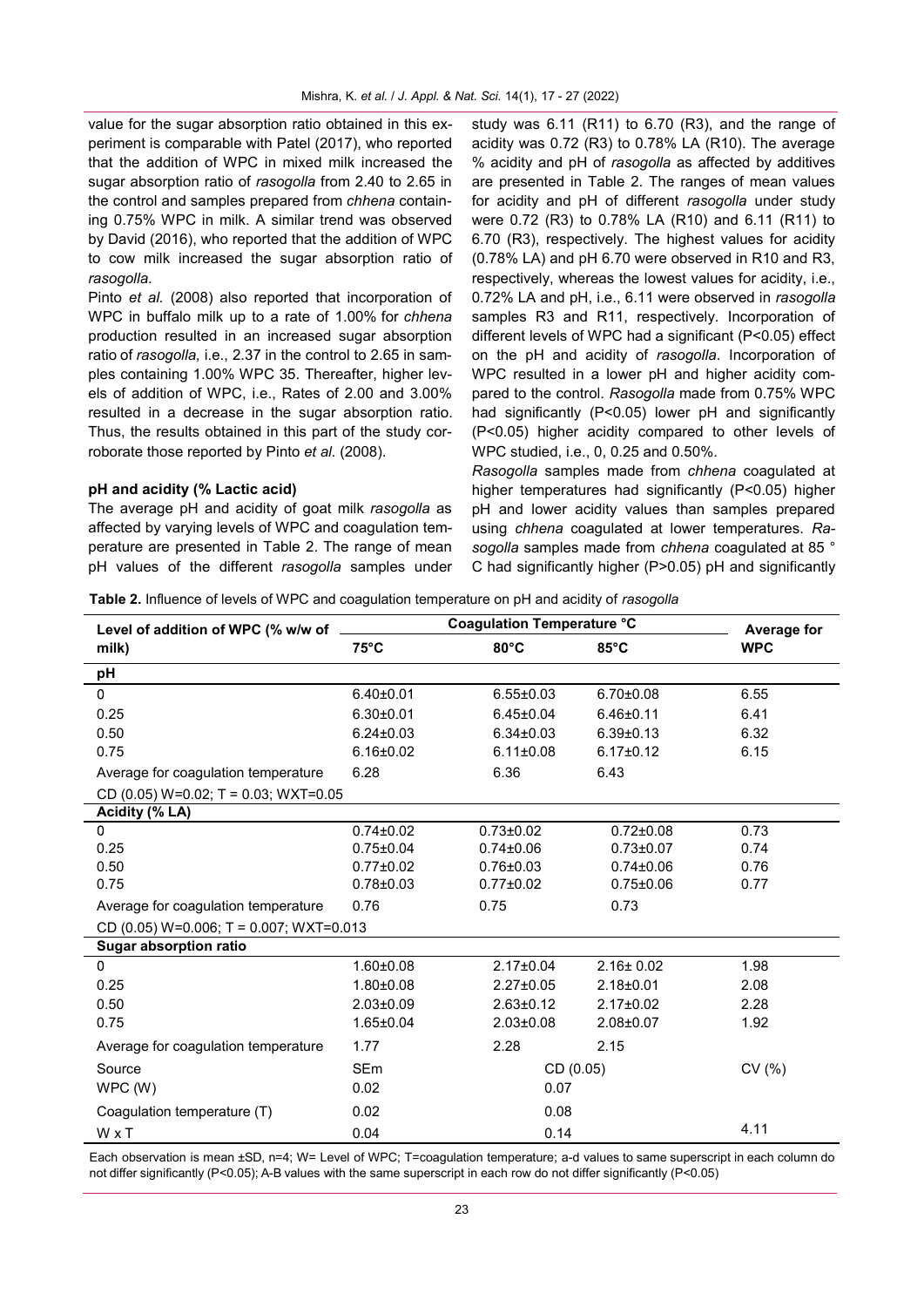(P<0.05) lower acidity compared to samples prepared from *chhena,* which was coagulated at 75 and 80

°C. The interaction effect between WPC and coagulation temperature was nonsignificant (P>0.05) for both the pH and acidity of *rasogolla*.

The pH and acidity obtained for *rasogolla* samples in the present investigation are comparable with the results obtained by Haque *et al.* (2003), who reported a pH value of 6.50 and acidity of 0.71% LA in *rasogolla*  made from mixed milk. Patel (2017) reported that the addition of WPC in mixed milk decreases the pH and increases the acidity of *rasogolla*. The average pH and acidity values reported were 6.53 to 6.04 and 0.72 to 0.77% LA, respectively. Almost similar values of pH and acidity of *rasogolla* were reported in our research.

David (2016) made *rasogolla* from cow milk with addition of WPC and they reported that addition of WPC increased the acidity and this statement was corroborated by Kankhare*et al*. (2019) who made baby(very small sized balls)*rasogolla* from cow milk with incorporation WPC and they found that when level of WPC increases the acidity of *rasogolla* was also increased. There appear to be no data on the pH and acidity of *rasogolla* as affected by the addition of WPC (w/w), and the coagulation temperature of goat milk is not available for comparison.

# **Effect of varying levels of WPC and coagulation temperature on the sensory scores of goat milk** *rasogolla*

## **Colour and appearance**

The data presented in Table 3 are the average values for the color and appearance scores of *rasogolla* made with different treatment combinations. The data presented in Table 3 show that incorporation of WPC significantly (P<0.05) improved the color and appearance scores of *rasogolla*. *Rasogolla* made from *chhena* containing 0.50% WPC had a significantly higher 7.28 average sensory score compared to other levels of WPC. The coagulation temperature had a significant (P<0.05) effect on the color and appearance score of *rasogolla*. *Rasogolla* made from *chhena* coagulated at 80°C had significantly higher colour and appearance scores than other coagulation temperatures. Beyond 80°C coagulation temperature had dull color observed.

The interaction effect of WPC and coagulation temperature on colour and appearance scores was significant (P<0.05). *Rasogolla* containing WPC at 0.50% and 80° C coagulation temperature had a smooth glossy surface, white colour and round shape. Therefore, it had significantly (P<0.05) higher colour and appearance scores than all the other treatments studied. Published data on colour and appearance scores of *chhena* as affected by the use of WPC and coagulation temperature are not available for comparison.

However, Patel (2017) made *rasogolla* from mixed milk with the addition of WPC in *chhena* milk and reported that the addition of WPC improves the colour and appearance of mixed milk *rasogolla* when they added WPC at a rate of 0.75%.

## **Taste score**

The data presented in Table 3 indicate that the addition of WPC to *chhena* milk had a significant (P<0.05) effect on the taste score of *rasogolla* made from goat milk. Experimental *rasogolla* samples made from *chhena*  containing 0.50% WPC had significantly (P<0.05) higher average taste scores, i.e., 7.67 compared to the taste scores of *rasogolla* prepared using other levels of WPC viz. 0.0 0.25 and 0.75%. Coagulation temperature had a significant (P<0.05) effect on the taste score of goat milk *rasogolla*. *Rasogolla*s made from *chhena* coagulated at 80°C had significantly (P<0.05) higher taste score i.e 7.61 compared to taste scores of *rasogolla*s prepared from other levels of coagulation temperature, i.e., 75 and 85°C. Below 80°C, rasogollae with coagulation temperatures had slightly flat flavours with very little unpleasant goatyafter taste. The lower taste scores were because of the lower sugar absorption ratio (Table 3) in samples coagulated at 75 and 85°C, and the samples were excessively sweet. The interaction between different levels of WPC and coagulation temperature had a significant (P<0.05) effect on the taste score of goat milk *rasogolla*. *Rasogolla* sample R8 made from *chhena* containing 0.50% and 80°C coagulation temperatures had a significantly (P<0.05) higher taste score (7.94) than the other treatment combinations. The taste scores were positively correlated with sugar absorption ratio, protein content, fat content, sucrose content, acidity and springiness and negatively correlated with moisture content, ash content, pH, water activity, hardness, cohesiveness, chewiness and adhesiveness. The coagulation temperature and level of WPC significantly (P<0.05) affected all these parameters, as seen earlier.

## **Smell score**

The addition of WPC to *chhena* milk had a significant (P<0.05) effect on the smell score of *rasogolla* made from goat milk, as shown in Table 3. *Rasogolla* made from *chhena* containing 0.50% WPC had a significantly (P<0.05) higher average smell score of 7.41 compared to other WPC viz levels. 0.0 0.25 and 0.75% WPC. *Rasogolla* made from *chhena* containing below 0.50% WPC had moderate goatyflovor. Similarly, coagulation temperature had a significant (P<0.05) effect on the smell score of goat milk *rasogolla*. *Rasogolla* made from *chhena* coagulated at 80°C coagulation temperature had a significantly (P<0.05) higher average smell score of 7.35 compared to other coagulation tempera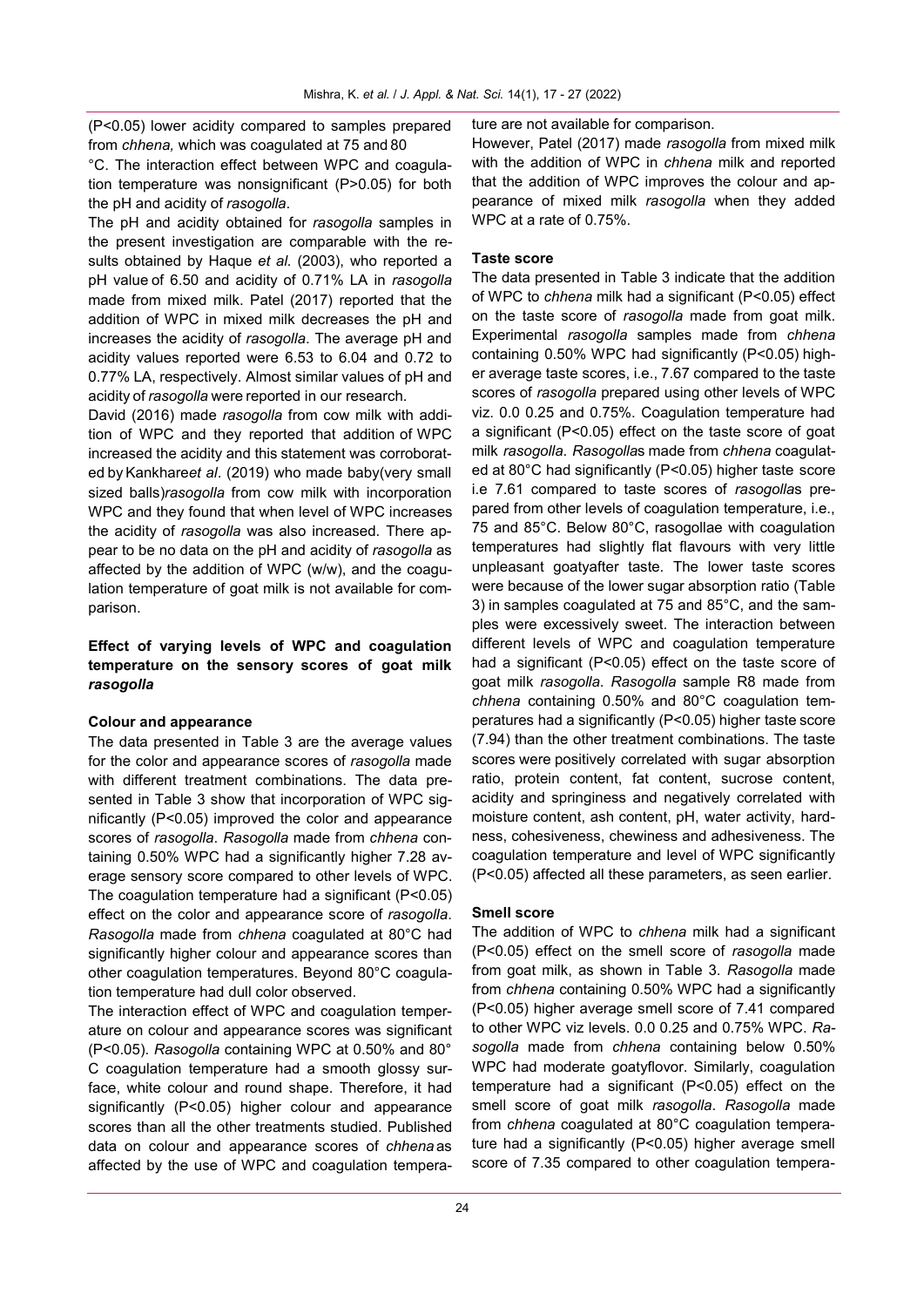ture levels. The interaction between different levels of WPC and coagulation temperature was found to be nonsignificant.

## **Body and texture score**

The addition of WPC had a significant (P>0.05) effect on the body and texture scores of *rasogolla*. There was an increase in body and texture scores of *rasogolla*  when the rate was increased at 0.50%. Thereafter, higher rates of WPC addition resulted in a significant (P<0.05) decrease in the body and texture scores of goat milk *rasogolla*. The average body and texture

score of *rasogolla* containing WPC (0.50%) was found to be significantly (P<0.05) higher (7.21) than *rasogolla*  made from other levels of WPC, viz. 0.0, 0.25 and 0.75%. Beyond 0.50% WPC, *rasogolla* made from goat milk resulted in hard bodies,and texture and breakage of *rasogolla were* also noticed during cooking. Similarly, coagulation temperature had a significant (P<0.05) effect on the body and texture score of goat milk *rasogolla*. The average body and texture scores of goat milk Rasoglla made from *chhena* coagulated at 80°C were significantly (P<0.05) higher than those of Rasoglla made from chhena coagulated at 80°C. 7.44 compared

**Table 3.** Influence of levels of WPC and coagulation temperature on sensory scores of *rasogolla*

| Level of addition of WPC (% w/w of<br>milk)                                    | <b>Coagulation Temperature °C</b> |                 |                 | Average for |  |  |
|--------------------------------------------------------------------------------|-----------------------------------|-----------------|-----------------|-------------|--|--|
|                                                                                | $75^{\circ}$ C                    | $80^{\circ}$ C  | 85°C            | <b>WPC</b>  |  |  |
| <b>Colour and Appearance #</b>                                                 |                                   |                 |                 |             |  |  |
| $\pmb{0}$                                                                      | $5.55 \pm 0.04$                   | 7.28±0.06       | $6.90 \pm 0.08$ | 6.58        |  |  |
| 0.25                                                                           | $5.87 \pm 0.06$                   | 7.44±0.04       | $7.13 \pm 0.12$ | 6.81        |  |  |
| 0.50                                                                           | $6.65 \pm 0.25$                   | 7.90±0.08       | $7.30 \pm 0.16$ | 7.28        |  |  |
| 0.75                                                                           | $6.23 \pm 0.21$                   | 7.65±0.04       | $7.20 \pm 0.15$ | 7.03        |  |  |
| Average for coagulation temperature                                            | 6.08                              | 7.57            | 7.13            |             |  |  |
| CD (0.05) $W=0.04$ ; T = 0.05; WXT=0.09                                        |                                   |                 |                 |             |  |  |
| <b>Taste score</b>                                                             |                                   |                 |                 |             |  |  |
| $\pmb{0}$                                                                      | $6.75 \pm 0.40$                   | 7.36±0.04       | 7.25±0.25       | 7.12        |  |  |
| 0.25                                                                           | $6.67 \pm 0.26$                   | $7.53 \pm 0.05$ | 7.50±0.08       | 7.23        |  |  |
| 0.50                                                                           | 7.38±0.06                         | 7.94±0.07       | 7.69±0.07       | 7.67        |  |  |
| 0.75                                                                           | 7.19±0.07                         | $7.63 \pm 0.12$ | 7.22±0.30       | 7.35        |  |  |
| Average for coagulation temperature                                            | 7.00                              | 7.61            | 7.42            |             |  |  |
| CD (0.05) $W=0.05$ ; T = 0.06; WXT=0.10                                        |                                   |                 |                 |             |  |  |
| <b>Smell score</b>                                                             |                                   |                 |                 |             |  |  |
| 0                                                                              | $6.66 \pm 0.04$                   | 7.07±0.21       | $6.90 \pm 0.33$ | 6.88        |  |  |
| 0.25                                                                           | $6.76 \pm 0.03$                   | 7.30±0.24       | 7.10±0.24       | 7.05        |  |  |
| 0.50                                                                           | 7.20±0.16                         | $7.77 \pm 0.12$ | 7.27±0.29       | 7.41        |  |  |
| 0.75                                                                           | 7.03±0.21                         | 7.27±0.25       | 7.00±0.37       | 7.10        |  |  |
| Average for coagulation temperature                                            | 6.91                              | 7.35            | 7.07            |             |  |  |
| CD (0.05) $W=0.08$ ; T = 0.09; WXT=0.16                                        |                                   |                 |                 |             |  |  |
| <b>Body and texture score</b>                                                  |                                   |                 |                 |             |  |  |
| 0                                                                              | $5.65 \pm 0.04$                   | 7.15±0.04       | $6.85 \pm 0.04$ | 6.55        |  |  |
| 0.25                                                                           | $5.86 \pm 0.05$                   | 7.38±0.06       | 7.07±0.05       | 6.77        |  |  |
| 0.50                                                                           | $6.18 \pm 0.08$                   | 7.98±0.04       | $7.48 \pm 0.6$  | 7.21        |  |  |
| 0.75                                                                           | $6.47 \pm 0.25$                   | 7.27±0.05       | 7.00±0.36       | 6.91        |  |  |
| Average for coagulation temperature                                            | 6.04                              | 7.44            | 7.10            |             |  |  |
| CD (0.05) $W=0.05$ ; T = 0.05; WXT=0.10                                        |                                   |                 |                 |             |  |  |
| <b>Overall acceptability scores</b>                                            |                                   |                 |                 |             |  |  |
| $\pmb{0}$                                                                      | $6.63 \pm 0.29$                   | 7.22±0.06       | 7.22±0.16       | 7.02        |  |  |
| 0.25                                                                           | $6.77 \pm 0.21$                   | 7.43±0.05       | $7.14 \pm 0.13$ | 7.11        |  |  |
| 0.50                                                                           | 7.03±0.12                         | 7.93±0.12       | 7.47±0.12       | 7.48        |  |  |
| 0.75                                                                           | 7.12±0.06                         | 7.40±0.08       | 7.29±0.07       | 7.27        |  |  |
| Average for coagulation temperature<br>CD (0.05) $W=0.05$ ; T = 0.06; WXT=0.10 | 6.89                              | 7.50            | 7.28            |             |  |  |

Each observation is mean ±SD, n=4; W= Level of WPC; T=coagulation temperature; a-d values to same superscript in each column do not differ significantly (P<0.05); A-B values with the same superscript in each row do not differ significantly (P<0.05); # Based on 9 point hedonic scale score card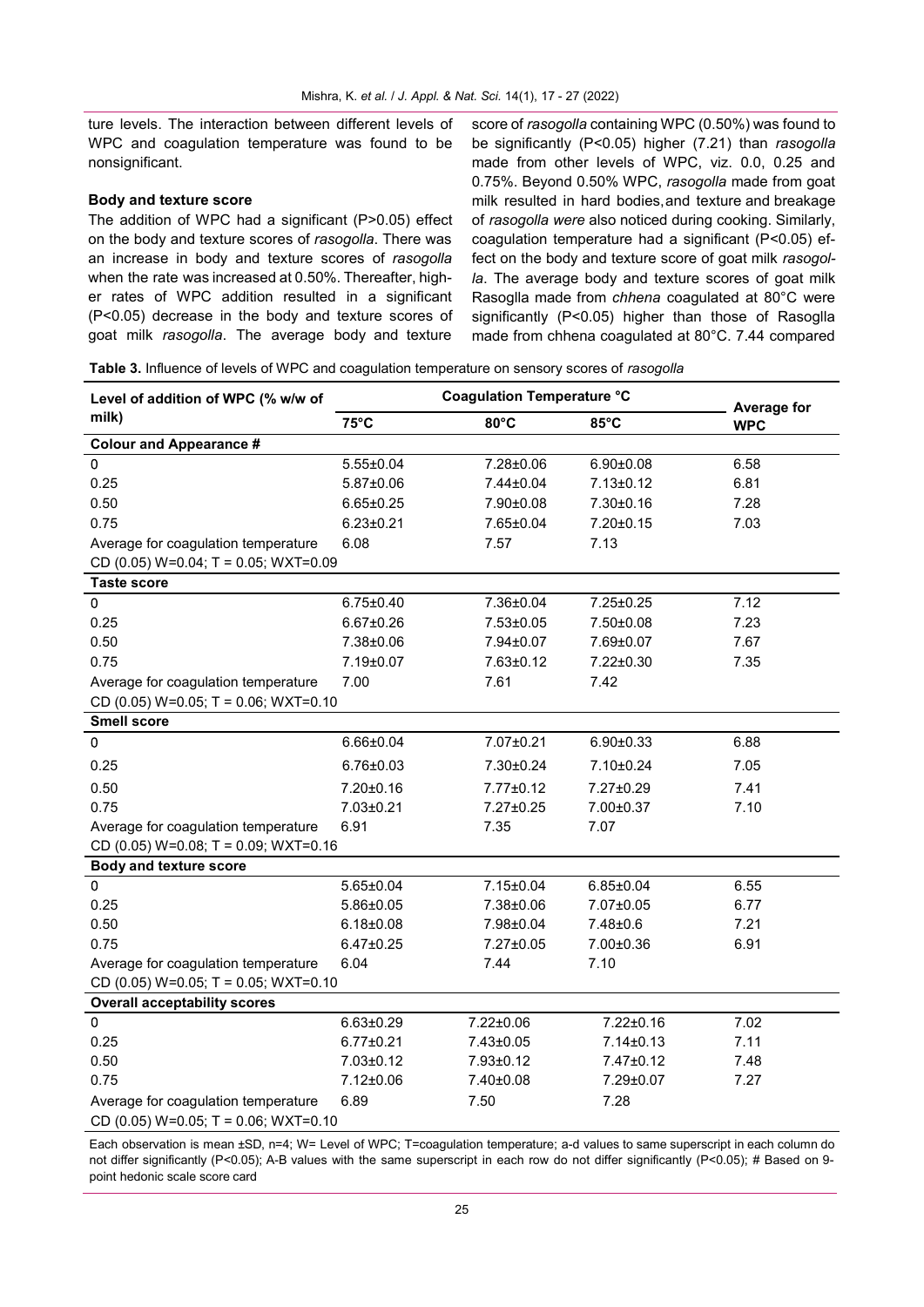to other levels of coagulation temperature. Below 80°C, *rasogolla* were less spongy and lacked porosity and chewier and rubberier bodies. Beyond 80°C, *rasogolla* had hard and brittle and granular textures. The interaction effect between WPC and coagulation temperature had a significant (P<0.05) effect on the body and texture scores of *rasogolla*. The data in Table 3 disclose that the body and texture score was highest, i.e., 7.84 when *rasogolla* was made from *chhena* containing 0.50% WPC and 80°C coagulation temperature. This may be because it had a spongy, soft and good porous structure compared to other samples. This combination was found to be significantly (P<0.05) higher than all the other experimental samples.

The improvement in body and texture scores could be correlated with the improvement in body and texture scores of *chhena* containing additives. No published data on body and texture scores of *rasogolla* as affected by the addition of WPC and coagulation temperature are available for comparison. However, Patel (2017) made *rasogolla* from mixed milk with the addition of WPC in *chhena* milk and reported that the addition of WPC improves the body and texture of mixed milk *rasogolla* when they added WPC at a rate of 0.75%.

## **Overall acceptability**

The mean overall acceptability scores of experimental *rasogolla* samples presented in Table 3 show that the mean value of *rasogolla* ranged between 6.63 and 7.93. The addition of WPC had a significant (P<0.05) effect on the overall acceptability scores of *rasogolla*. There was an increase in overall acceptability scores of *rasogolla* when the rate was increased at 0.50%. Thereafter, higher rates of WPC addition resulted in a significant (P<0.05) decrease in the overall acceptability scores of goat milk *rasogolla*. The average overall acceptability score of *rasogolla* containing WPC (0.50%) was found to be significantly (P<0.05) higher than that of rasogolla containing WPC. 7.48 than *rasogolla* made from other level of WPC viz. 0.0, 0.25 and 0.75%. Similarly, coagulation temperature had a significant (P<0.05) effect on the overall acceptability score of goat milk *rasogolla*. The average body and texture score of goat milk *rasogolla*made from *chhena*  coagulated at 80°C had significantly (P<0.05) higher overall acceptability scores than all other levels of coagulation temperatures. The interaction effect between WPC and coagulation temperature had a significant (P<0.05) effect on the overall acceptability scores of *rasogolla*. The data in Table 3 disclosed that the overall acceptability score was highest for, i.e., 7.93 when *rasogolla* was made from *chhena* containing 0.50% WPC and 80°C coagulation temperature. This combination was found to be significantly (P<0.05) higher than all the other experimental samples. The composition of

drained samples of goat milk rasogollae was: moisture 50.07%; protein 7.04%; fat 6.44%; ash 0.45% and sucrose 35.73%. The pH was 6.34 and acidity was 0.76% lactic acid.

Patel (2017) made *rasogolla* from mixed milk with the addition of WPC in *chhena* milk and reported that the addition of WPC improves the overall acceptability scores of mixed milk *rasogolla* when they added the WPC at a rate of 0.75%; thereafter, there was a decline in overall acceptability scores. Similar observations were recorded in this part of the study, where the addition of WPC improved overall acceptability scores up to the 0.5% level of addition; thereafter, there was a decrease in overall acceptability scores of *rasogolla*. There are no data on overall acceptability scores of *rasogolla* as affected by use of WPC and coagulation temperature during *chhena* making are not available for comparison. The best experimental *rasogolla* possessed a white colour, round shape, peasant flavour, soft body and maximum sponginess and was softer and smoother than all the other experimental samples.

## **Conclusion**

Goat milk *rasogolla* prepared from *chhena* containing 0.50% WPC in milk and coagulated at 80°C was preferred the most with respect to taste, smell, body and texture, colour and appearance overall acceptability scores. It had higher sugar absorption ratio, i.e., 2.63, compared to all the other experimental samples. The samples met BIS specifications for canned *rasogolla*  with respect to moisture, fat, protein and sucrose. The composition of drained samples of goat milk rasogolla was : moisture 50.07%; protein 7.04%; fat 6.44% and sucrose 35.73%. Based on the results obtained in this study, a method was developed for the preparation of acceptable-quality goat milk chhana and *rasogolla* using WPC as a functional ingredient.

#### **Conflict of interest**

The authors declare that they have no conflict of interest.

## **REFERENCES**

- 1. Association of Official Agricultural Chemists (1984). Methods of analysis of the Association of Official Agricultural Chemists (pp. 281). 12thEd.Washington DC, USA.
- 2. Aneja, R. P., Mathur, B. N., Chandan, R. C. & Banerjee, A. K. (2002). Heat-acid coagulated products. *Technology of Indian milk products. A Dairy India Publication, Delhi, India*, 133-158.
- 3. Bhargava, V. N., Dubey, R. D. & Katara, R. V. (1992). Influence of fat level on production of *chhena* and *rasogolla* from goat milk. *Small Ruminant Research*, 8(1-2), 55- 65[.doi.org/10.1016/0921](https://doi.org/10.1016/0921-4488(92)90007-Q)-4488(92)90007-Q
- 4. IS 10484-1983 (R 2005). Specification for Paneer. Bureau